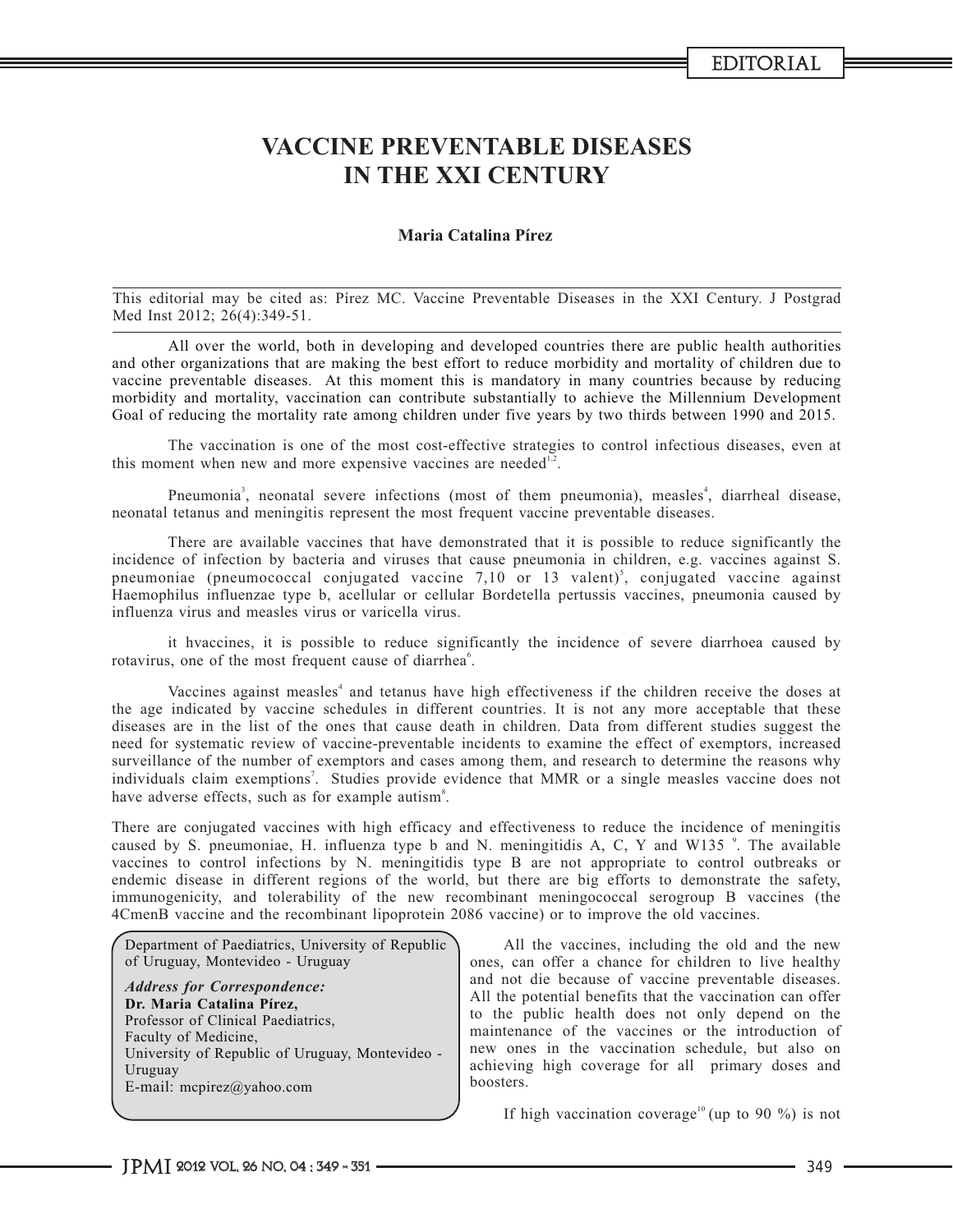achieved, the effectiveness of vaccination will not be optimal and the herd immunity that some vaccines can provide to the whole population could not be considered as an additional benefit of the national immunization programs (NIP)<sup>11</sup>.

One of the reasons that tetanus, measles and polio are still public health problems is that communities have not enough information about the importance of receiving all vaccine doses at the age recommended in the NIP. The vaccination can control infectious diseases like pneumonia, diarrhoea and bacterial meningitis<sup>12</sup>, but in order to be able to achieve this goal, the objective must be to strengthen partnership between researchers, people involved in health care and whole community in providing benefits of vaccination to entire communities and sharing information on importance of this strategy in reduction of mortality in children $13$ .

## **REFERENCES**

- 1. Chumakov K, Ehrenfeld E. New generation of inactivated poliovirus vaccines for universal immunization after eradication of poliomyelitis. Clin Infect Dis 2008;47:1587-92
- 2. Nuorti JP, Whitney CG; Centers for Disease Control and Prevention (CDC). Prevention of pneumococcal disease among infants and children - use of 13-valent pneumococcal conjugate vaccine and 23-valent pneumococcal polysaccharide vaccine. MMWR Recomm Rep 2010; 59:1-18.
- 3. De Serres G, Pilishvili T, Link-Gelles R, Reingold A, Gershman K, Petit S, et al. Use of surveillance data to estimate the effectiveness of the 7-valent conjugate pneumococcal vaccine in children less than 5 years of age over a 9 year period. Vaccine 2012;30:4067-72.
- 4. Atkinson W, Wolfe C, Humiston S, Nelson R. Measles. In: Atkinson W, Wolfe C, editors. Epidemiology and prevention of vaccine-preventable diseases. 7th ed. USA: Centers for Disease Control and Prevention (CDC); 2002.
- 5. Invasive pneumococcal disease and 13-valent pneumococcal conjugate vaccine (pcv13) coverage among children aged ≤59 months -- selected U.S. regions, 2010-2011. MMWR Morb Mortal Wkly Rep 2011;60:1477-81.
- 6. Cortese MM, Parashar UD; Centers for Disease Control and Prevention (CDC). Prevention of rotavirus gastroenteritis among infants and children recommendations of the Advisory Committee on Immunization Practices (ACIP). MMWR Recomm Rep 2009;58:1-25.
- 7. Salmon DA, Haber M, Gangarosa EJ, Phillips L, Smith NJ, Chen RT. Health consequences of religious and philosophical exemptions from immunization laws: individual and societal risks of measles. JAMA1999;282:47-53.
- 8. Mrozek-Budzyn D, Kieltyka A, Majewska R. Lack of association between measles-mumpsrubella vaccination and autism in children: a case-control study. Pediatr Infect Dis J 2010;29:397- 400.
- 9. Centers for Disease Control and Prevention (CDC). Recommendation of the Advisory Committee on Immunization Practices (ACIP) for use of quadrivalent meningococcal conjugate vaccine (MenACWY-D) among children aged 9 through 23 months at increased risk for invasive meningococcal disease. MMWR Morb Mortal Wkly Rep 2011;60:1391-2.
- 10. Centers for Disease Control and Prevention (CDC). National and state vaccination coverage among children aged 19-35 months--United States, 2010. MMWR Morb Mortal Wkly Rep 2011;60:1157- 63.
- 11. Centers for Disease Control and Prevention (CDC). Progress toward Poliomyelitis Eradication-- Afghanistan and Pakistan, January 2010--September 2011. MMWR Morb Mortal Wkly Rep 2011;60:1482-6.
- 12. Clarke C, Mallonee S. State-based surveillance to determine trends in meningococcal disease. Public Health Rep 2009;124:280-7.